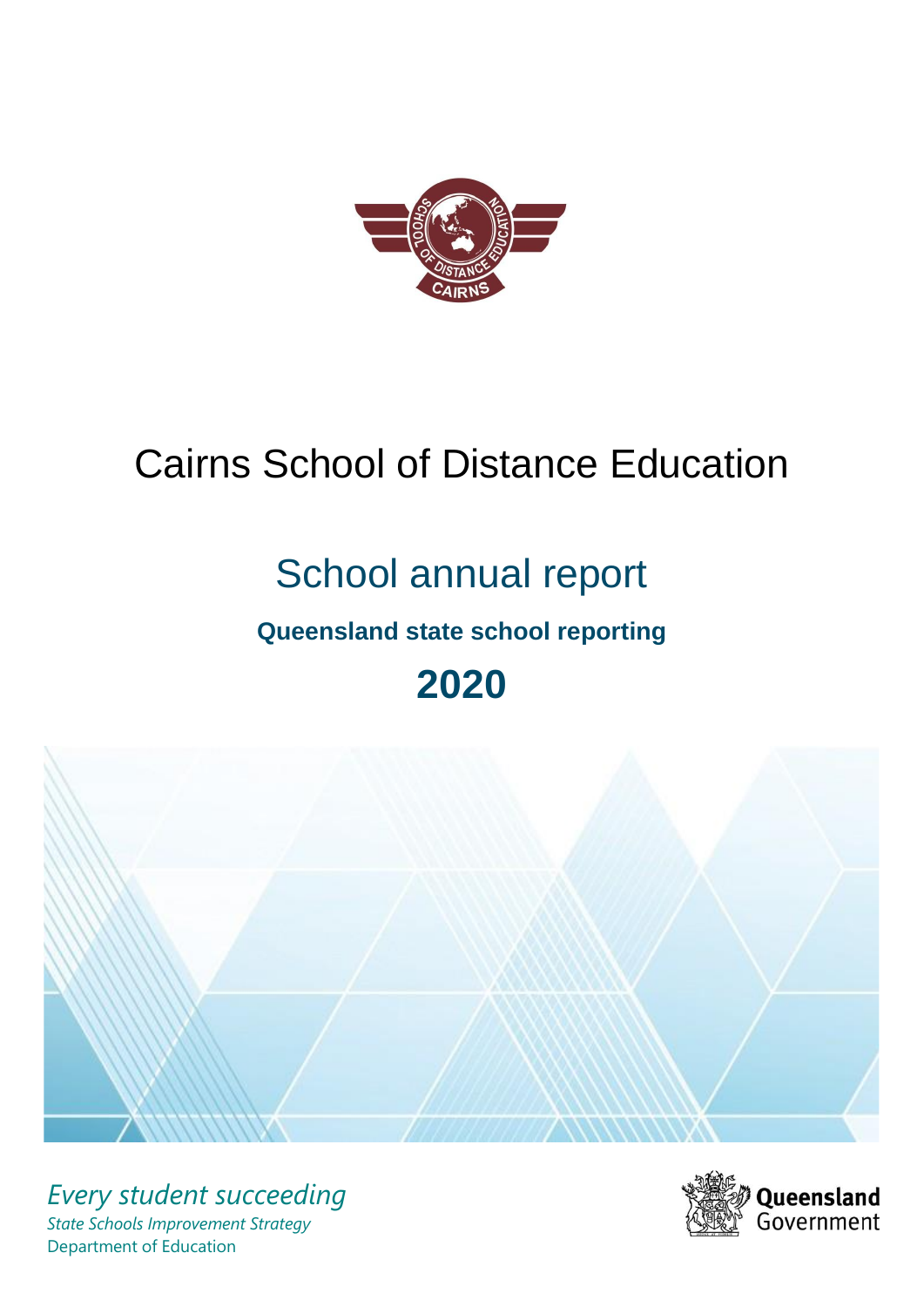**OFFICIAL – Public** Published as information source only. Public information used to create this report may not appear in this format in the public domain Please refer to disclaimer information.

#### **Contact details**

| <b>Postal Address</b> | PO Box 7092 Cairns 4870       |
|-----------------------|-------------------------------|
| <b>Phone</b>          | $(07)$ 4080 9111              |
| Fax                   | $(07)$ 4080 9100              |
| <b>Email</b>          | principal@cairnssde.eq.edu.au |
| Website               | https://cairnssde.eq.edu.au   |

#### **Disclaimer**

The materials presented in this report are distributed by the Department of Education (the department) as an information source only. The information and data in this report is subject to change without notice.

The department makes no statements, representations, or warranties about the accuracy or completeness of, and you should not rely on, any information contained in this

report.<br>The department disclaim all responsibility and all liability (including without limitation, liability in negligence) for all expenses, losses, damages and costs you might incur as a<br>result of the information in thi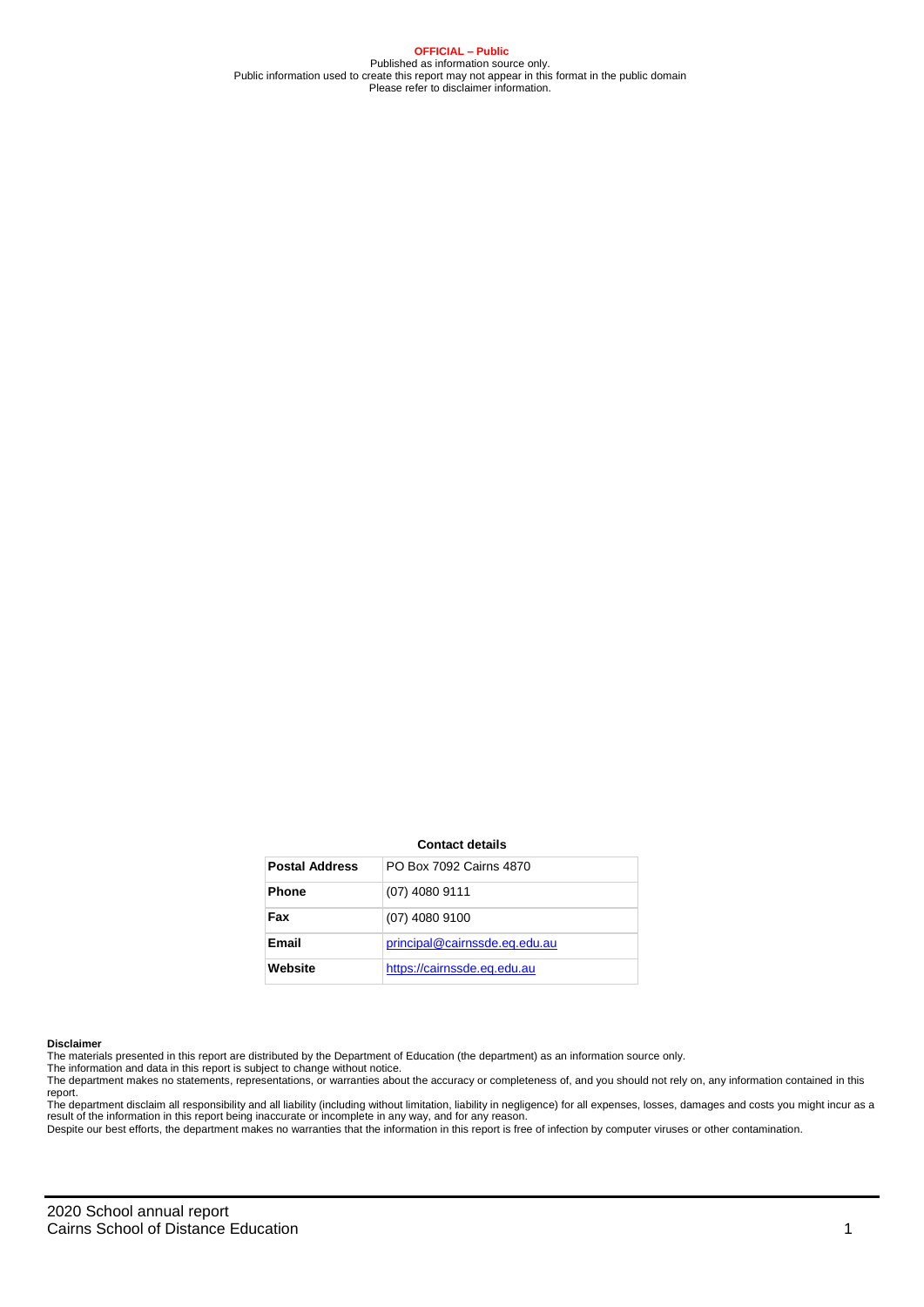| School context                     |                                                                                                                                                                                         |  |  |  |  |
|------------------------------------|-----------------------------------------------------------------------------------------------------------------------------------------------------------------------------------------|--|--|--|--|
| <b>Coeducational or single sex</b> | Coeducational                                                                                                                                                                           |  |  |  |  |
| <b>Independent Public School</b>   | No.                                                                                                                                                                                     |  |  |  |  |
| Year levels offered in 2020        | Prep Year - Year 12                                                                                                                                                                     |  |  |  |  |
| <b>Webpages</b>                    | Additional information about Queensland state schools is located on the:<br>My School website<br>Queensland Government data website<br>Queensland Government schools directory website. |  |  |  |  |

## **Characteristics of the student body**

#### **Student enrolments**

#### **Table 1: Student enrolments by year level**

|                   |       | February |       |       | <b>August</b> |       |
|-------------------|-------|----------|-------|-------|---------------|-------|
| <b>Year Level</b> | 2018  | 2019     | 2020  | 2018  | 2019          | 2020  |
| <b>Prep Year</b>  | 4     | 13       | 6     | 5     | 17            | 9     |
| Year 1            | 10    | 5        | 17    | 15    | 10            | 21    |
| Year 2            | 16    | 14       | 11    | 16    | 21            | 18    |
| Year 3            | 22    | 17       | 20    | 24    | 23            | 22    |
| Year 4            | 21    | 27       | 21    | 20    | 32            | 30    |
| Year 5            | 318   | 339      | 596   | 322   | 344           | 605   |
| Year 6            | 332   | 400      | 589   | 356   | 385           | 587   |
| Year 7            | 261   | 106      | 267   | 275   | 121           | 285   |
| Year 8            | 139   | 143      | 284   | 130   | 166           | 301   |
| Year 9            | 214   | 199      | 207   | 205   | 216           | 242   |
| Year 10           | 188   | 278      | 247   | 209   | 287           | 254   |
| Year 11           | 295   | 383      | 462   | 329   | 406           | 473   |
| Year 12           | 278   | 299      | 339   | 260   | 263           | 310   |
| <b>Total</b>      | 2,098 | 2,223    | 3,066 | 2,166 | 2,291         | 3,157 |

Notes

1. Student counts include headcount of all full- and part-time students at the school.

#### **Average class sizes**

#### **Table 2: Average class size information for each phase of schooling**

*Class size data is not available for this school.*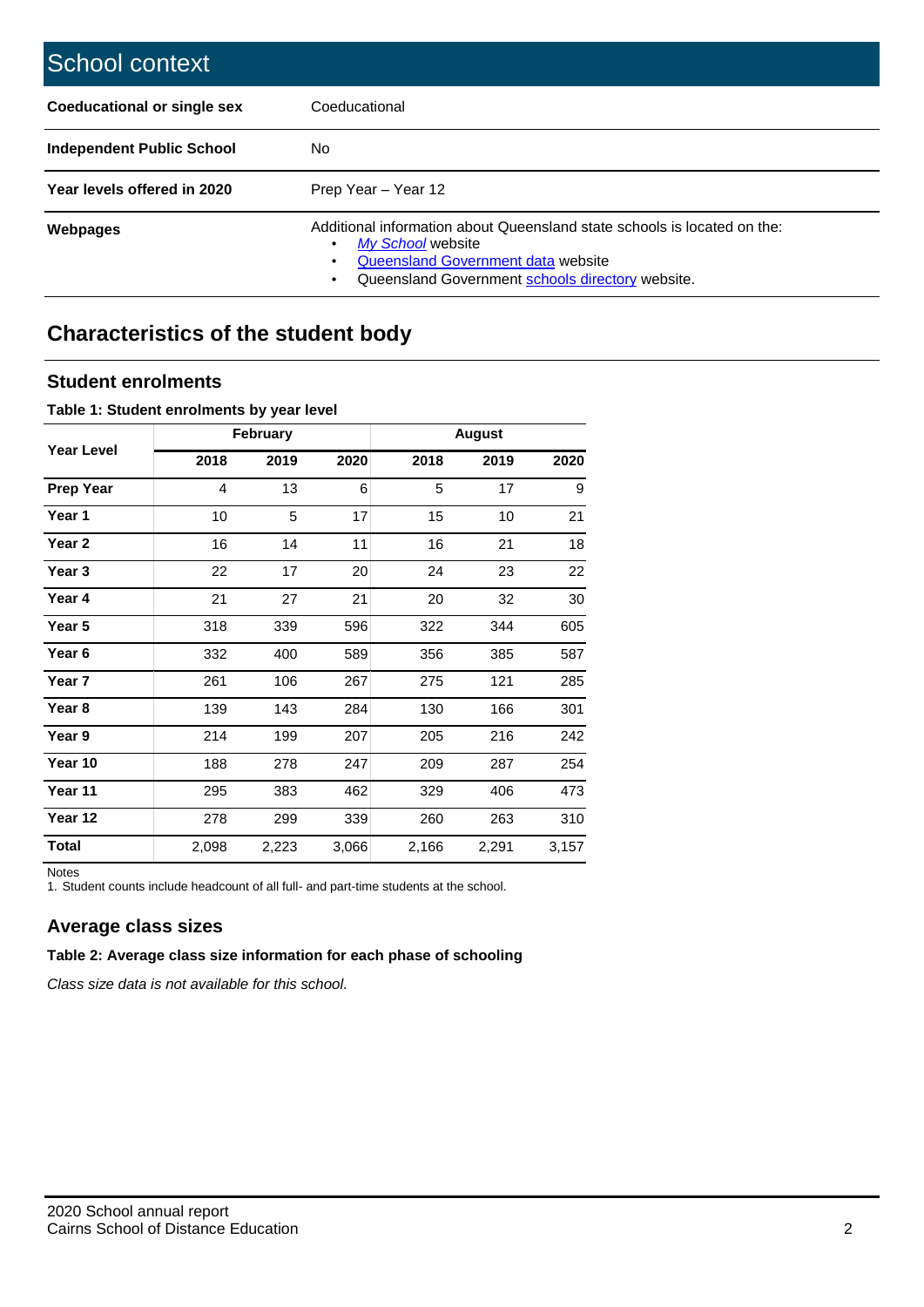### **Parent, student and staff satisfaction**

Tables 3–5 show selected items from the Parent/Caregiver, Student and Staff School Opinion Surveys. In response to the COVID-19 pandemic, the annual school opinion surveys of students, teachers and staff were not administered in 2020.

For state level information go to the *[School Opinion Survey](https://qed.qld.gov.au/publications/reports/statistics/schooling/schools/schoolopinionsurvey)* [webpage.](https://qed.qld.gov.au/publications/reports/statistics/schooling/schools/schoolopinionsurvey)

#### **Table 3: Parent/Caregiver Survey**

| Percentage of parents/caregivers who agree <sup>1</sup> that:                                               | 2018  | 2019  | 2020 |
|-------------------------------------------------------------------------------------------------------------|-------|-------|------|
| My child is getting a good education at this school.                                                        | 95.4% | 88.6% |      |
| This is a good school.                                                                                      | 92.2% | 90.9% |      |
| My child likes being at this school. <sup>2</sup>                                                           | 94.5% | 92.9% |      |
| My child feels safe at this school. <sup>2</sup>                                                            | 98.8% | 98.1% |      |
| My child's learning needs are being met at this school. <sup>2</sup>                                        | 92.7% | 88.7% |      |
| My child is making good progress at this school. <sup>2</sup>                                               | 92.7% | 83.3% |      |
| Teachers at this school expect my child to do his or her best. <sup>2</sup>                                 | 95.3% | 92.8% |      |
| Teachers at this school provide my child with useful feedback about his or her school<br>work. <sup>2</sup> | 89.9% | 87.1% |      |
| Teachers at this school motivate my child to learn. <sup>2</sup>                                            | 87.9% | 79.7% |      |
| Teachers at this school treat students fairly. <sup>2</sup>                                                 | 94.7% | 91.5% |      |
| I can talk to my child's teachers about my concerns. <sup>2</sup>                                           | 93.6% | 91.3% |      |
| This school works with me to support my child's learning. <sup>2</sup>                                      | 89.8% | 87.0% |      |
| This school takes parents' opinions seriously. <sup>2</sup>                                                 | 90.4% | 83.1% |      |
| Student behaviour is well managed at this school. <sup>2</sup>                                              | 93.9% | 97.4% |      |
| This school looks for ways to improve. <sup>2</sup>                                                         | 87.3% | 90.2% |      |
| This school is well maintained. <sup>2</sup>                                                                | 92.5% | 93.8% |      |

Notes

1. *Agree* represents the percentage of respondents who Somewhat Agree, Agree or Strongly Agree with the statement.

2. Nationally agreed parents/caregiver items.

3. DW = Data withheld to ensure confidentiality.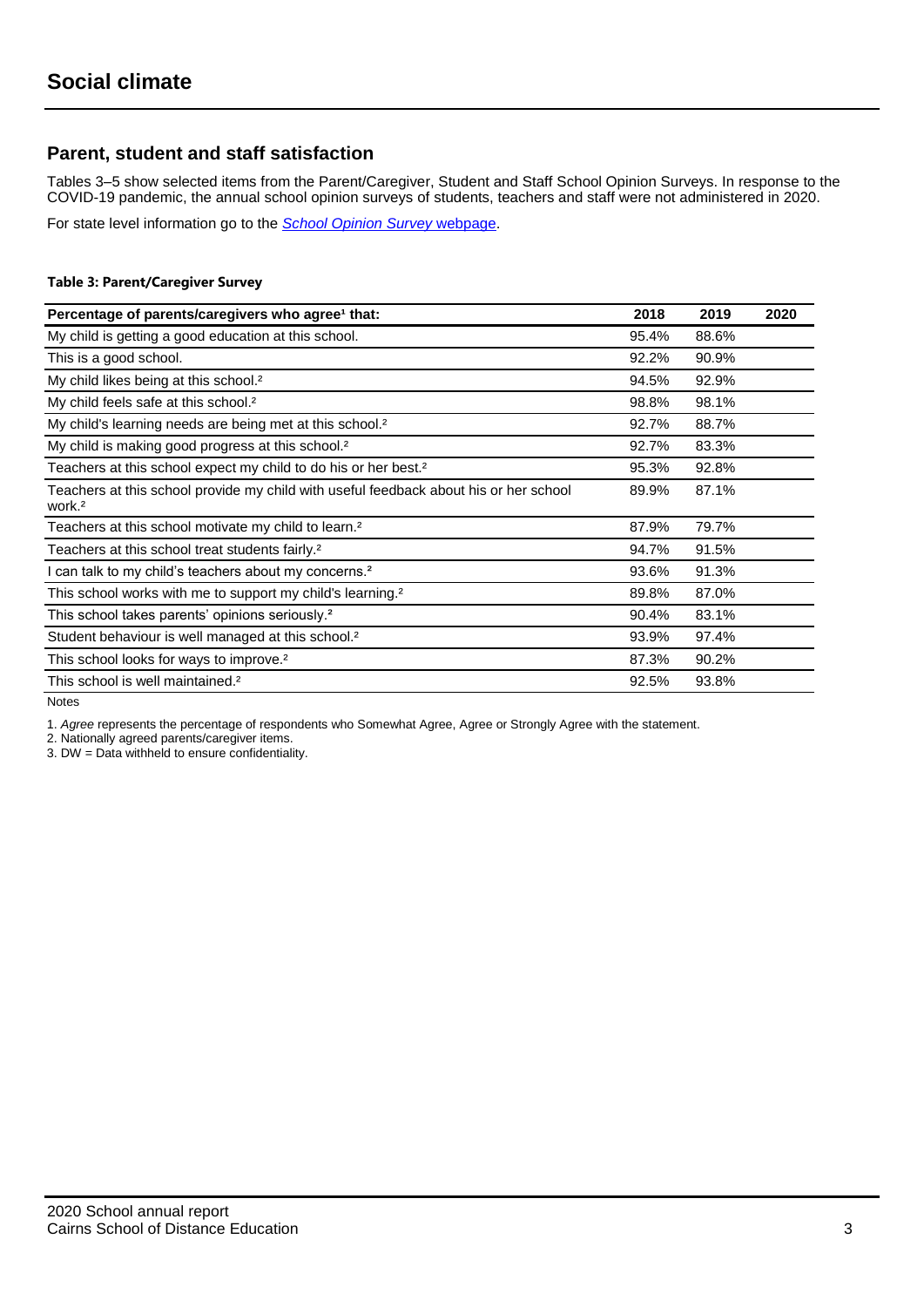#### **Table 4: Student Survey**

| Percentage of students who agree <sup>1</sup> that:                            | 2018   | 2019   | 2020 |
|--------------------------------------------------------------------------------|--------|--------|------|
| am getting a good education at my school.                                      | 100.0% | 96.8%  |      |
| I like being at my school. <sup>2</sup>                                        | 100.0% | 90.3%  |      |
| I feel safe at my school. <sup>2</sup>                                         | 100.0% | 100.0% |      |
| My teachers motivate me to learn. <sup>2</sup>                                 | 100.0% | 86.2%  |      |
| My teachers expect me to do my best. <sup>2</sup>                              | 100.0% | 100.0% |      |
| My teachers provide me with useful feedback about my school work. <sup>2</sup> | 100.0% | 96.7%  |      |
| Teachers at my school treat students fairly. <sup>2</sup>                      | 100.0% | 96.4%  |      |
| can talk to my teachers about my concerns. <sup>2</sup>                        | 100.0% | 93.1%  |      |
| My school takes students' opinions seriously. <sup>2</sup>                     | 100.0% | 85.7%  |      |
| Student behaviour is well managed at my school. <sup>2</sup>                   | 100.0% | 95.5%  |      |
| My school looks for ways to improve. <sup>2</sup>                              | 100.0% | 96.3%  |      |
| My school is well maintained. <sup>2</sup>                                     | 87.5%  | 100.0% |      |
| My school gives me opportunities to do interesting things. <sup>2</sup>        | 100.0% | 89.7%  |      |

Notes

1. *Agree* represents the percentage of respondents who Somewhat Agree, Agree or Strongly Agree with the statement.

2. Nationally agreed student items.

3. DW = Data withheld to ensure confidentiality.

#### **Table 5: Staff Survey**

| Percentage of staff who agree <sup>1</sup> that:                                                            | 2018  | 2019   | 2020 |
|-------------------------------------------------------------------------------------------------------------|-------|--------|------|
| I enjoy working at this school.                                                                             | 93.8% | 87.3%  |      |
| I feel this school is a safe place in which to work.                                                        | 96.3% | 91.5%  |      |
| I receive useful feedback about my work at this school.                                                     | 80.0% | 77.5%  |      |
| I feel confident embedding Aboriginal and Torres Strait Islander perspectives across the<br>learning areas. | 85.1% | 84.1%  |      |
| Students are treated fairly at this school.                                                                 | 95.9% | 95.2%  |      |
| Student behaviour is well managed at this school.                                                           | 91.7% | 90.6%  |      |
| Staff are well supported at this school.                                                                    | 86.1% | 71.8%  |      |
| This school takes staff opinions seriously.                                                                 | 83.8% | 68.1%  |      |
| This school looks for ways to improve.                                                                      | 92.3% | 81.4%  |      |
| This school is well maintained.                                                                             | 97.5% | 100.0% |      |
| This school gives me opportunities to do interesting things.                                                | 89.6% | 91.5%  |      |

Notes

1. *Agree* represents the percentage of respondents who Somewhat Agree, Agree or Strongly Agree with the statement.

2. DW = Data withheld to ensure confidentiality.

#### **Description of how this school manages non-attendance**

Queensland state schools manage non-attendance in line with the Queensland Department of Education procedures: *[Managing Student Absences and Enforcing Enrolment and Attendance at State Schools](https://ppr.qed.qld.gov.au/pp/managing-student-absences-and-enforcing-enrolment-and-attendance-at-state-schools-procedure)*; and *[Roll Marking in State Schools,](https://ppr.qed.qld.gov.au/pp/roll-marking-in-state-schools-procedure)* which outline processes for managing and recording student attendance and absenteeism.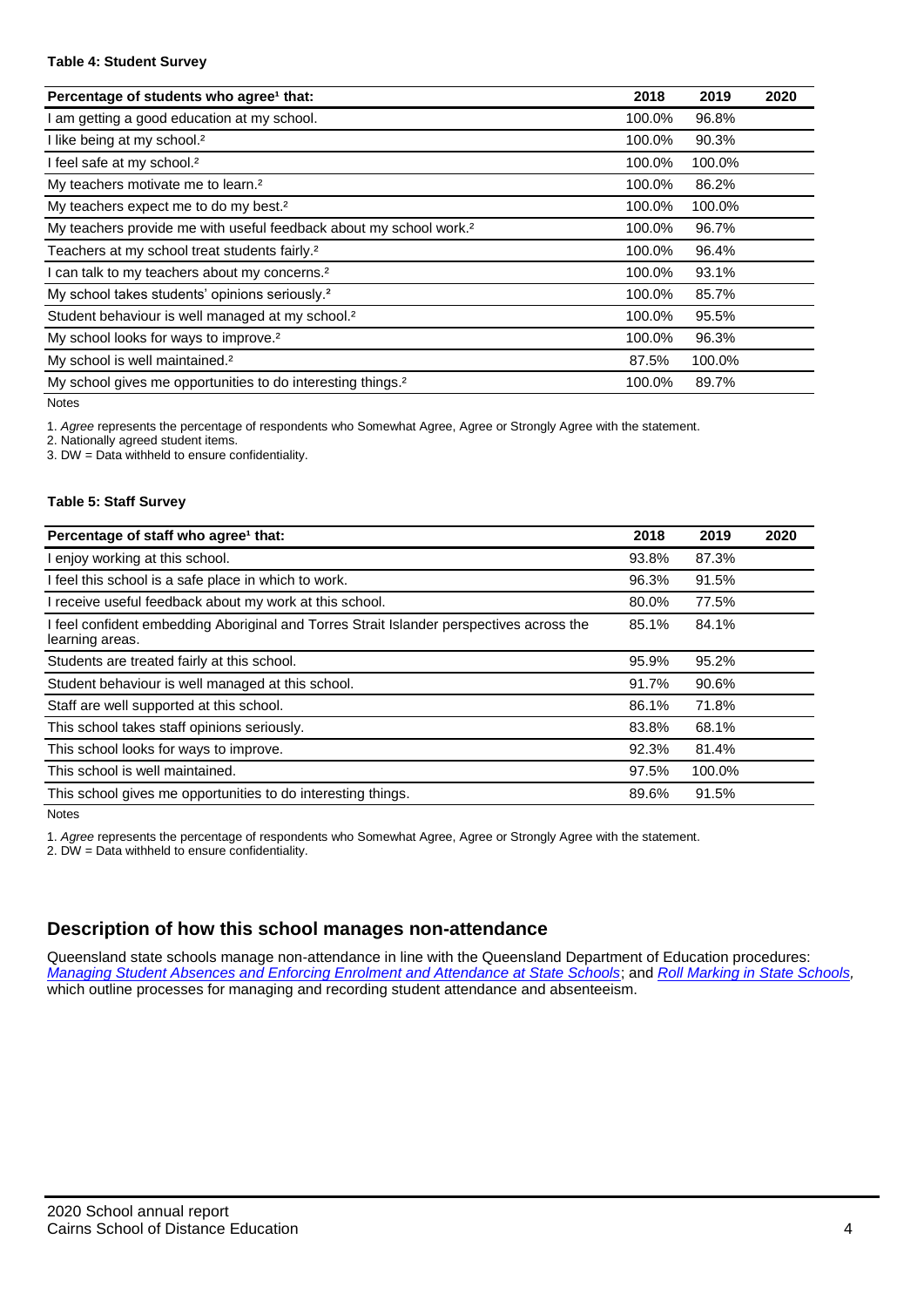### **School disciplinary absences**

#### **Table 6: Count of school disciplinary absences at this school**

| Type of school disciplinary absence | 2018 | 2019 | 2020 |
|-------------------------------------|------|------|------|
| <b>Short Suspension</b>             |      |      |      |
| Long Suspension                     |      |      |      |
| Exclusion                           |      |      |      |
| Cancellation                        | 3    |      |      |
| Total                               | 3    |      |      |

#### Notes

1. School disciplinary absence (SDA) data is a total of short suspensions (1–10 days), long suspensions (11–20 days), exclusions and cancellations. 2. The number of SDAs is not the number of students who received an SDA as one student may be suspended several times in a school year. Each time a student is suspended it is recorded as an additional SDA. The data does not reflect the outcomes of appeal decisions.

3. 2020 data was impacted by the COVID-19 health emergency. There were significantly fewer SDAs during the home-based learning period (the first five weeks of Term 2) compared to previous years.

## **School funding**

#### **School income broken down by funding source**

School income, reported by financial year accounting cycle using standardised national methodologies and broken down by funding source is available via the *[My School](http://www.myschool.edu.au/)* website.

#### *How to access our income details*

- 1. Click on the *My School* link [http://www.myschool.edu.au/.](http://www.myschool.edu.au/)
- 2. Enter the school name or suburb of the school you wish to search.

| Search by school name or suburb | <b>School sector</b> | <b>School type</b> | <b>State</b> |  |
|---------------------------------|----------------------|--------------------|--------------|--|
|                                 |                      |                    |              |  |

3. Click on *View School Profile* to access the school's profile.



4. Click on *Finances* and select the appropriate year to view school financial information.

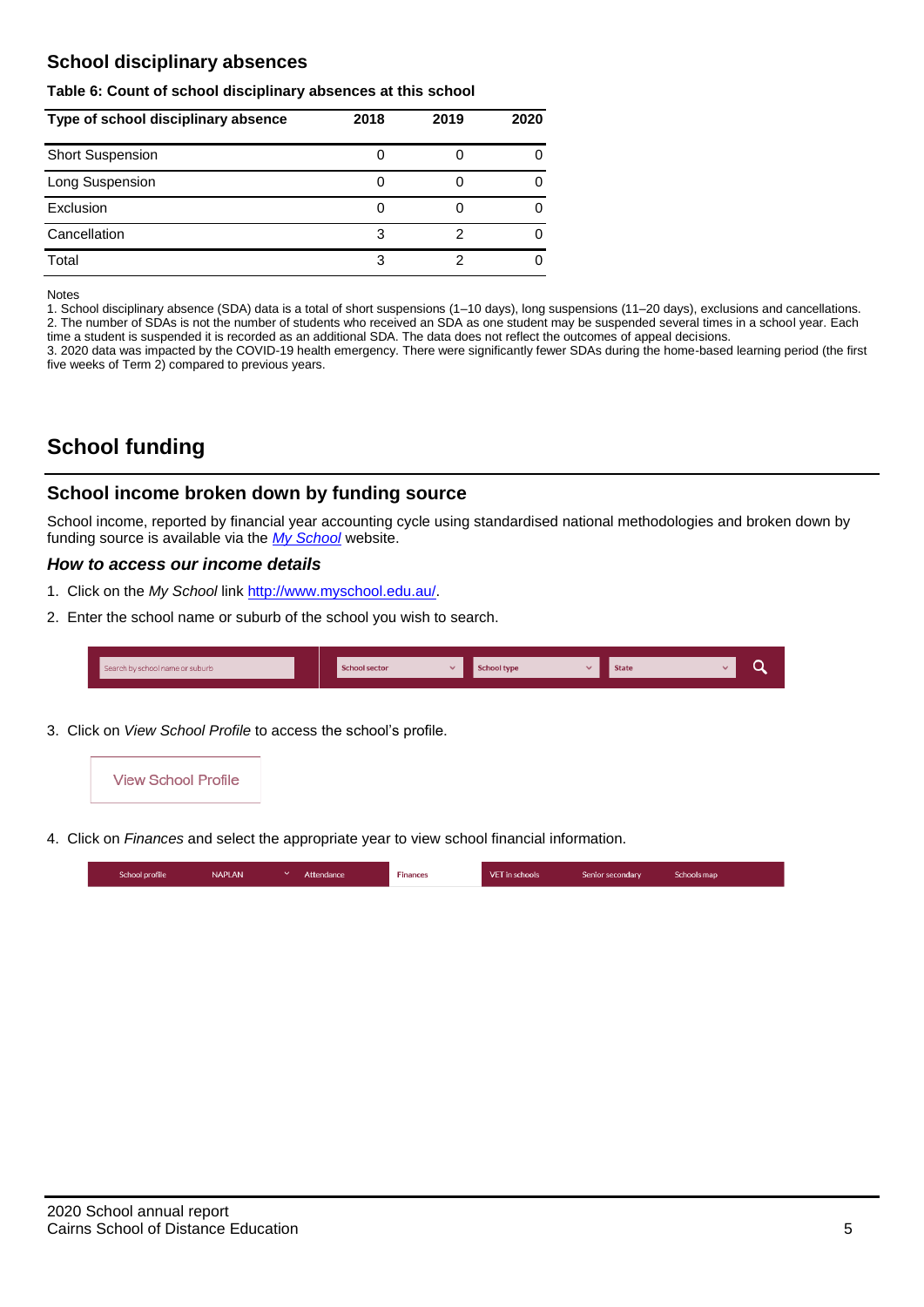## **Teacher standards and qualifications**

The *Teacher registration eligibility requirements: Policy* (p.1) states:

To be eligible for registration, a person must satisfy the Queensland College of Teachers (QCT) that they meet requirements regarding qualification and experience, or have otherwise met the requirements of the *Australian Professional Standards for Teachers* (APST). A person must also satisfy the QCT that they are suitable to teach and meet English language proficiency requirements. All these requirements are specified in the Act and the *Education (Queensland College of Teachers) Regulation 2005* (the Regulation).

The qualifications required for teacher registration are successful completion of either -

- (a) a four-year initial teacher education program including teacher education studies of at least one year (e.g. a Bachelor of Education, or a double Bachelor degree in Science and Teaching) or
- (b) a one-year graduate initial teacher education program following a degree (e.g. a one-year Graduate Diploma of Education (Secondary) after a three-year Bachelor degree) or
- (c) another course of teacher education that the QCT is reasonably satisfied is the equivalent of (a) or (b). These are considered on a case-by-case basis.

For more information, please refer to the following link:

• <https://www.qct.edu.au/registration/qualifications>

## **Workforce composition**

#### **Staff composition, including Indigenous staff**

#### **Table 7: Workforce composition for this school**

|                    |      | <b>Teaching staff</b> |      |      | Non-teaching staff |      | Indigenous staff |      |      |  |
|--------------------|------|-----------------------|------|------|--------------------|------|------------------|------|------|--|
| <b>Description</b> | 2018 | 2019                  | 2020 | 2018 | 2019               | 2020 | 2018             | 2019 | 2020 |  |
| Headcount          | 121  | 128                   | 147  | 43   | 50                 | 53   |                  |      |      |  |
| <b>FTE</b>         | 113  | 118                   | 137  | 32   | 38                 | 43   |                  |      | 8    |  |

Notes

1. Teaching staff includes school leaders.<br>2. Indigenous refers to Aboriginal and Tor

2. Indigenous refers to Aboriginal and Torres Strait Islander people of Australia.<br>3. FTE = full-time equivalent

 $FTE = full-time equivalent$ 

## Student performance

### **Key student outcomes**

#### **Student attendance**

#### **Table 8: Overall student attendance at this school**

*Attendance data is not available for this school.*

#### **Table 9: Student attendance rates for each year level at this school**

*Attendance data is not available for this school.*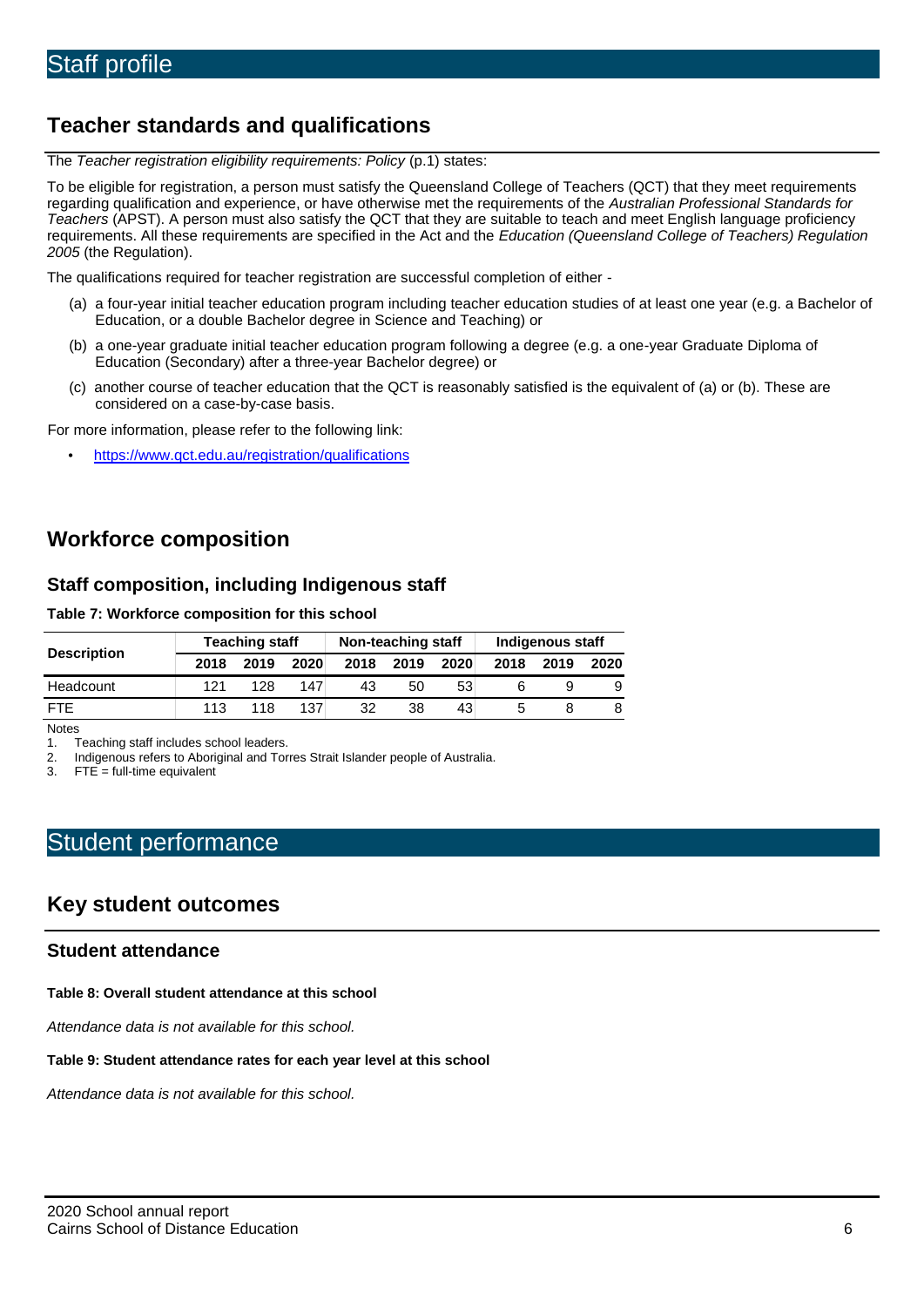## **NAPLAN**

Our reading, writing, spelling, grammar and punctuation, and numeracy results for the Years 3, 5, 7 and 9 NAPLAN tests are available via the *[My School](http://www.myschool.edu.au/)* website.

#### *How to access our NAPLAN results*

- 1. Click on the *My School* link [http://www.myschool.edu.au/.](http://www.myschool.edu.au/)
- 2. Enter the school name or suburb of the school you wish to search.

| Search by school name or suburb | <b>School sector</b> | chool type | <b>State</b> |  |
|---------------------------------|----------------------|------------|--------------|--|
|                                 |                      |            |              |  |

3. Click on *View School Profile* of the appropriate school to access the school's profile.

| <b>View School Profile</b> |                                                                                |  |
|----------------------------|--------------------------------------------------------------------------------|--|
|                            |                                                                                |  |
|                            | 4. Click on <i>NAPLAN</i> and select a year to view school NAPLAN information. |  |

| School profile | <b>NAPLAN</b> | $\sim$ 1 | Attendance | <b>Finances</b> | <b>VET</b> in schools | Senior secondary | Schools map |
|----------------|---------------|----------|------------|-----------------|-----------------------|------------------|-------------|

#### Notes

- 1. If you are unable to access the internet, please contact the school for a hard copy of the school's NAPLAN results.
- 2. The National Assessment Program Literacy and Numeracy [\(NAPLAN\)](http://www.nap.edu.au/naplan) is an annual assessment for students in Years 3, 5, 7 and 9.